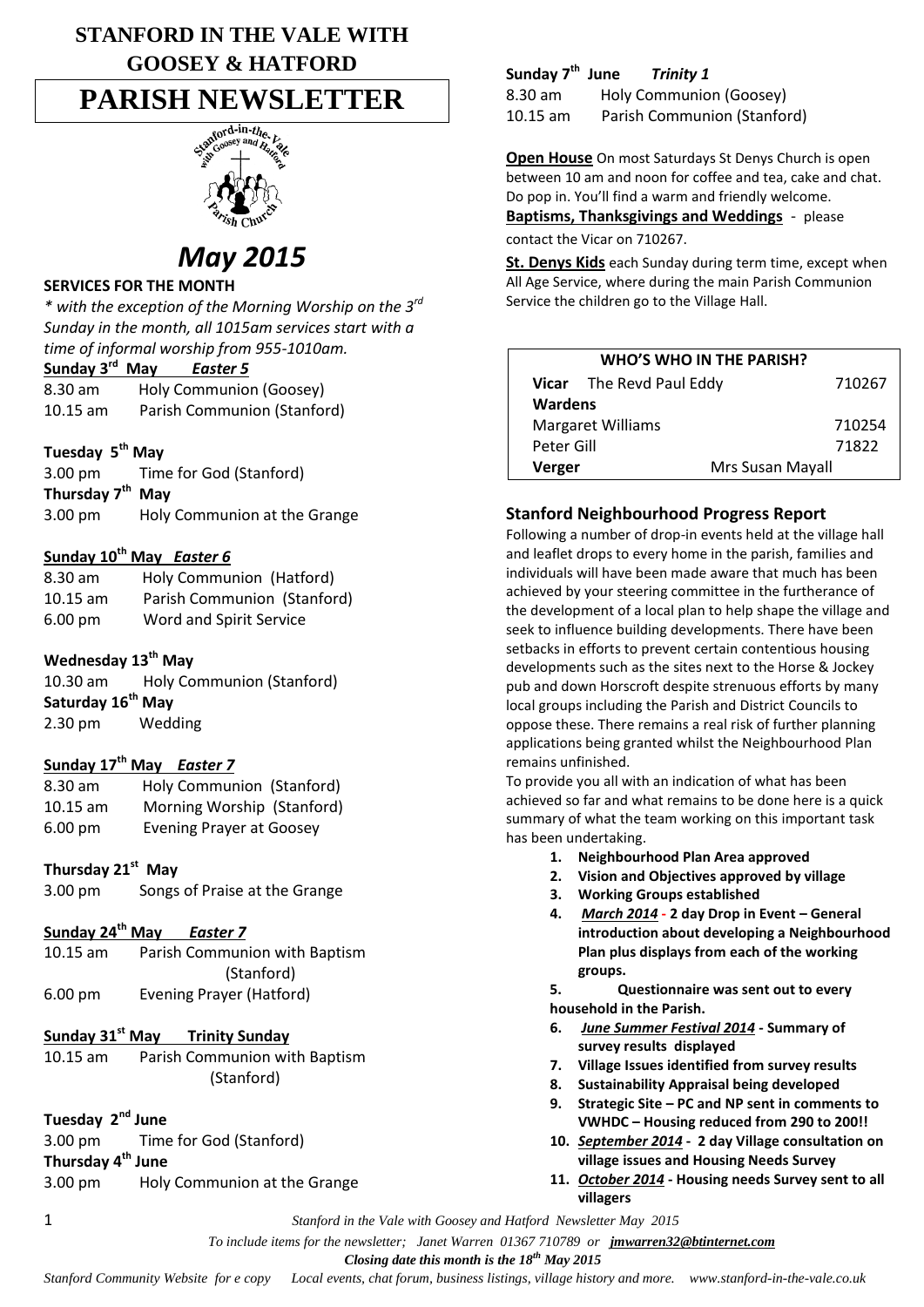- **12. SITV joined National Community Land Trust Network**
- **13. Skeleton NP policies being worked on**
- **14.** *November 2014* **– 3 week Village Exhibition sharing 3 options for a Strategic Site including the proposed Local Plan site and 2 alternatives from the Neighbourhood Plan steering group followed by a village meeting and vote on Strategic Site Options**
- **15. 50 + Site assessments carried out**
- **16.** *March 2015* **– 1 day Village consultation to look at future land use in the village**

#### *Still to do*

- **Translate the vision into specific objectives and express these objectives as planning policies**
- **Distribute pamphlet to all village households covering green spaces, amenities, school needs**
- **Validate all the policies with an evidence base that includes the results of all the community engagement and feedback**
- **Produce a draft Neighbourhood Plan for Parish Council / District Council / Parish Approval**
- **Submit NP to an inspector for approval**
- **Submit to Village Referendum for approval before adoption as the Village Neighbourhood Plan**
- **Estimated timescale to completion - beginning of 2016**

**More information available at: [http://sitvnp.com](http://sitvnp.com/)**

#### **Community Bus.**

I understand that some people may not realise that the community bus services that operate to Wantage and Faringdon are available to everybody. Services 83 and 84 are registered timetabled services that operate the same as any other public bus service. The fare is £1,90 for an adult single journey and 90p for a child or student aged under 18. Bus passes are accepted from those entitled to free travel. Timetables are displayed at the bus stops, are available on the bus or can be viewed at [http://www.stanford-in-the-](http://www.stanford-in-the-vale.co.uk/pdf/bustimetable.pdf)

#### [vale.co.uk/pdf/bustimetable.pdf.](http://www.stanford-in-the-vale.co.uk/pdf/bustimetable.pdf)

Volunteer drivers are always needed to enable us to continue to operate this valuable service. No special licence is required provided that you passed your test prior to January 1st 1997. If interested then please contact me for details. Thank you All enquiries to John Smith on 01367 710494.

**(Marianne) June Stevenson** would like to say 'Thank you' to all Stanford friends, both human and canine, who visited, telephoned or otherwise enquired about her during her recent stay in hospital. Coming home to Stanford is very special!" Thank you.

#### **Gardening Club Coffee Morning Saturday 9th May from 10-12.30p.m**.

Stanford in the Vale Garden Club Coffee Morning in the Village Hall: Refreshments and cakes. Plants for sale. Raffle. Do come and join us and bring your friends. Further information from Rosemary Packer 01367 710445

## *St. Denys Church, Stanford in the Vale Saturday 9th May 2015 at 7.30 pm*

MUSIC IN THE VALE PRESENTS

## *Gli Amici Della Musica "Entente Cordiale"*

Pat Monro flute, Mike Philipps oboe, Andrew Keck clarinet, Mike Johnstone bassoon, Adaleine Teo-Richards Horn, Giles Kennedy Piano

*Wind ensemble music by Malcolm Arnold, Edward Elgar, Albert Roussel, Claude Debussy, Georges Bizet …*

Admission by programme £12.00 from Vogue Hairdressing, 28 High Street, Stanford in the Vale, 01367 710476 by reservation on 01367 718420 email [DJPedderDPA@btinternet.com,](mailto:DJPedderDPA@btinternet.com) or at the door

#### **Stanford Art Group Monday 11th May 2015.**

Stanford Art Group Meeting in the Village Hall (Small) at 7.15pm. Water Colour Demo by Rodger Jones Come along and enjoy an interesting evening, all very welcome. Refreshments Provided. Visitors £4. For more info 01376 710754

#### **STANFORD IN THE VALE AND DISTRICT LOCAL HISTORY SOCIETY** Tuesday, **12th May,** at Stanford Small Village Hall, Start time **7:45 p.m. Title: NIGHT-TIME HAVEN OF**

**THE WANDERING TRIBES** Speaker: LIZ WOOLLEY Liz, who is membership secretary of the OLHA, has spoken to us before on Oxford topics. This time she will talk on the lodging houses in Victorian England with some reference to Oxfordshire Visitors welcome (£2 entrance) Refreshments and raffle Further information: Contact Phil Morris, 01367 710285

2 *Stanford in the Vale with Goosey and Hatford Newsletter May 2015*

 *To include items for the newsletter; Janet Warren 01367 710789 or jmwarren32@btinternet.com*

 *Closing date this month is the 18th May 2015*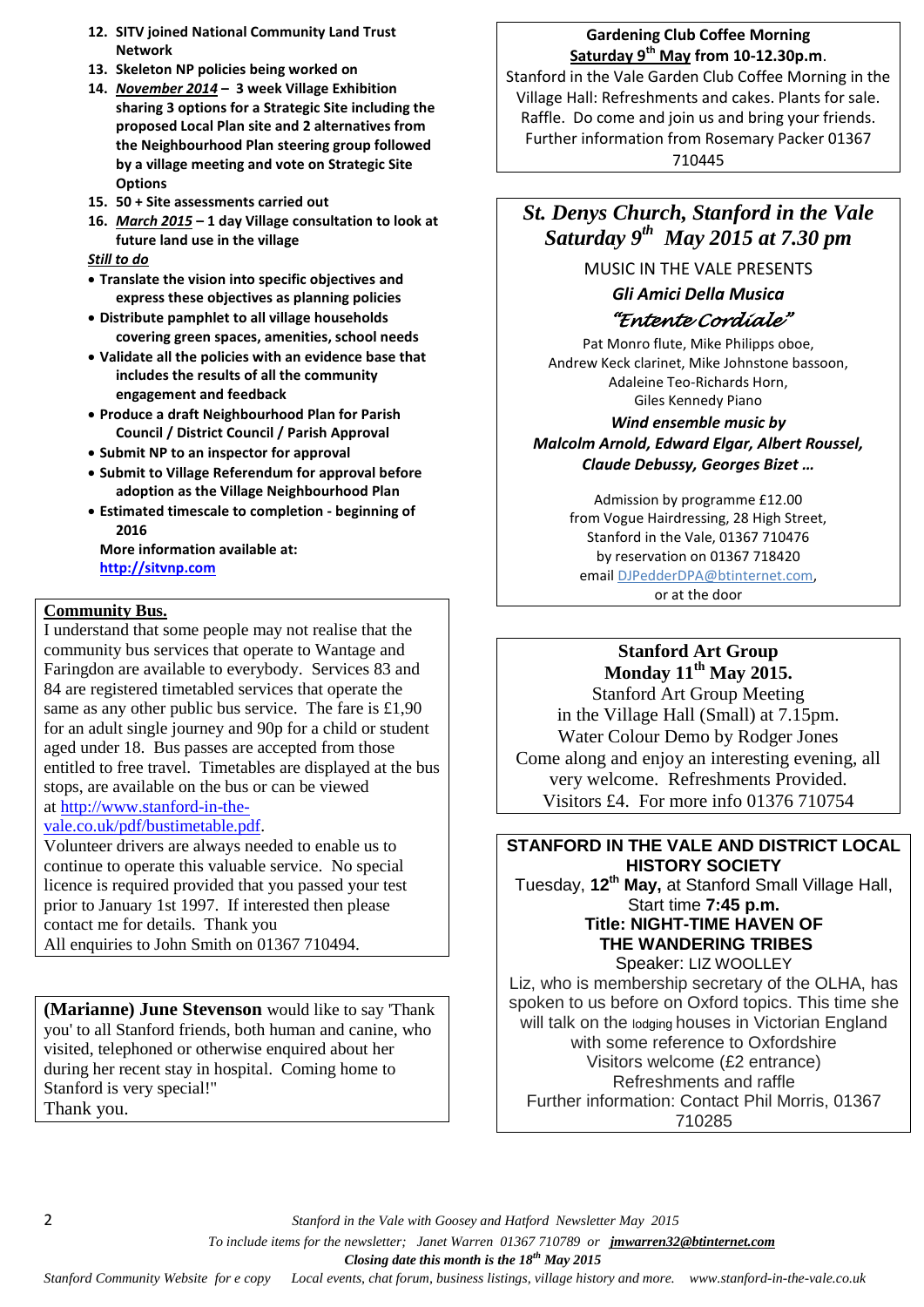**The Annual Parish Council Meeting Is on Wednesday May 13th – 7.30pm In the Small Village Hall** All Villagers welcome



## **Cast On! Knitting Group Wednesday 13th and 27th May.**

We meet in the restaurant at the Horse & Jockey on the 2nd and last Wednesday evenings of the month from 7pm. Fun, friendly, free. Just turn up. More information: 710362 or [caston@tlkc.co.uk](mailto:caston@tlkc.co.uk)

## **THE UNIVERSITY OF THE THIRD AGE** Faringdon & District U3A **Thursday 14th May at 2.30 CORN EXCHANGE, FARINGDON**

A Talk from Carol Bunyan who has worked in theatre and television. She worked initially for the BBC Drama department, on several plays in the "Play for Today" series and the "Playhouse series." Her theatre credits include plays produced by the Royal Court Theatre in London and many others.

This talk is free to U3A members but £1.50 to visitors. Further information from the Chairman faringdondistrictu3a.wordpress.com

## **Art Exhibition - "Artists at The Vine"**

Oxfordshire Artweeks (Site 355)

Six talented established artists exhibiting an extensive variety of paintings, pottery, collage and print-making : David Morton, Claire Powell, Yvonne Robinson, Mike Skidmore, Lawrence Ward & Seija Wentworth

**Sat 16th – Mon 25th May 2015, Open 12-6 each day** at The Vine, Mill Farm, Faringdon Rd, Stanford in the Vale SN7 8NP (On A417 Wantage road, just past River Ock bridge) Free entry, demonstrations, parking, refreshments, wheelchair access

**SOUTHMOOR CHILDREN'S CENTRE**

**MONDAY** Sensory Play – 10.00-11.30am at Southmoor Children's Centre

Sensory Play (Parent Led) – 2.00pm – 3.30pm – Southmoor Children's Centre

**Stay & Learn – 1.00-2.30pm at Stanford Village Hall WEDNESDAY** PCSO/Outreach Clinic 11.00am – 12.00noon  $(1<sup>st</sup>$  Wednesday of the Month) – Faringdon Children's Centre Stay & Learn – 10.00-11.30am at Southmoor Children's Centre

**THURSDAY** Child Minder/Parent Led Drop In – 9.15- 11.30am at Southmoor Children's Centre **Family Links** – Stanford in the Vale – Please contact centre for booking . **Early Days** – Stanford in the Vale – Please contact centre for booking. For further details please contact Sandra Stevens on 01865 820751, email [sandra.stevens@actionforchildren.org.uk](mailto:sandra.stevens@actionforchildren.org.uk) or call in at Southmoor Children's Centre, Laurel Drive, Southmoor, OX13 5DJ

## **STANFORD IN THE VALE WOMEN'S INSTITUTE**

will meet in the Village Hall at 7.30p.m. on the **20th May 2015** when Diane Partingdon will give a talk on Photographic Restoration Visitors are always welcome, a £3 charge to non-members

## **Saturday 23rd May Fairtrade Stall**

10am – Noon St Denys Church We have a wide range of goods available; from chocolate treats, to tea and sugar, dried fruit, rice and olive oil - all fairly traded. If we don't have what you're looking for, we can order other Traidcraft products, and can also take regular orders; contact Zoë Williams [zoe.kay.williams@gmail.com](mailto:zoe.kay.williams@gmail.com) tel: 710705

**Streetbank** is a site for sharing things with your neighbours. We've had 67 new members join locally in the last two months. The more people join and add things they're happy to lend out, the stronger our community becomes. So far members can borrow a range of things from tools and games, to books, a cat carrier, and a barbecue. [www.streetbank.com](http://www.streetbank.com/)

> **Stanford-in-the-Vale Gardening Club Wednesday 27th May 2015**

in the Stanford Village Hall at **7.30pm** Talk by Nathalie Mignotte on "The Gardens of the Alhambra". Competition will be "Light & dark" in any medium. Refreshments and raffle afterwards. Visitors £3.00 Contact Rosemary Packer tel. 01367 71044

3 *Stanford in the Vale with Goosey and Hatford Newsletter May 2015*

 *To include items for the newsletter; Janet Warren 01367 710789 or jmwarren32@btinternet.com*

 *Closing date this month is the 18th May 2015*